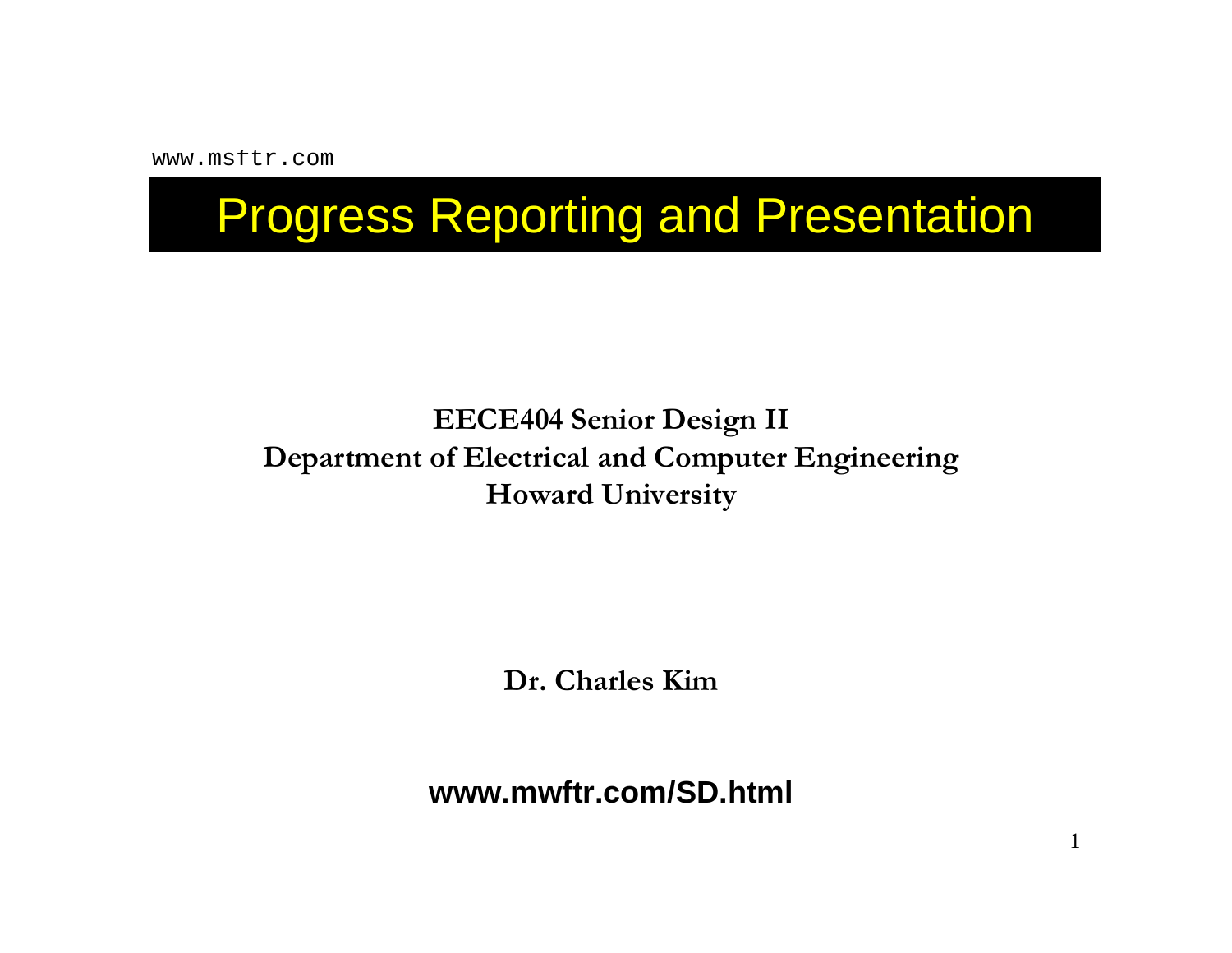# Progress Toward Final Product

 $\bullet$ Or Transformation from a Bison to a Salmon or a Chicken?



ECE Day Luncheon at the Blackburn Center April 2012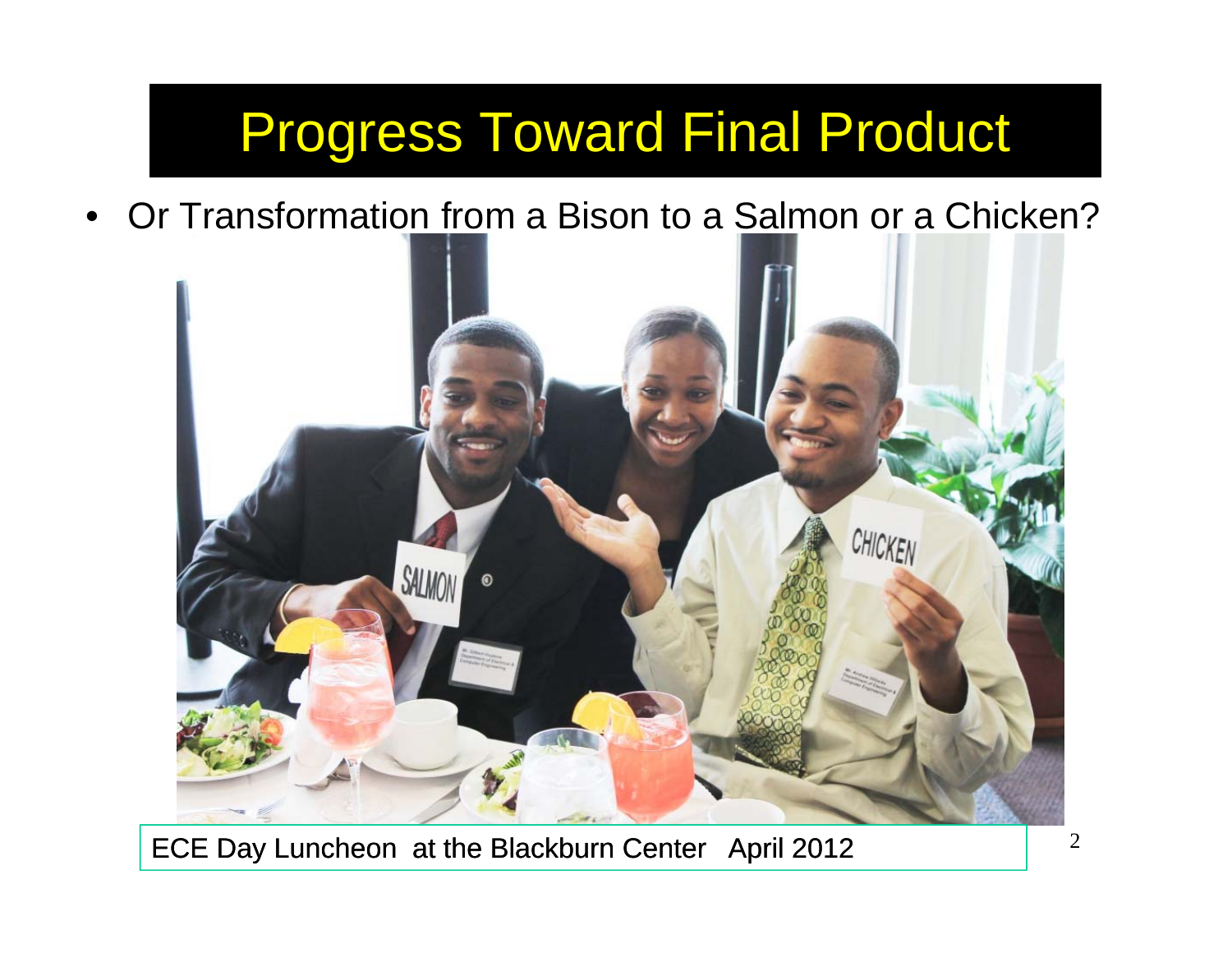## Project Success

#### •Successful Project

- On Time
- Within Budget, and
- To the Required Level of Quality (Satisfaction of Design Requirements)



Project's Eventual Goal and Deliverable

Semester-End Deliverable

Question: How do we optimally allocate resources [i.e., *person-hour*] to be on time and on quality ?

ممتصد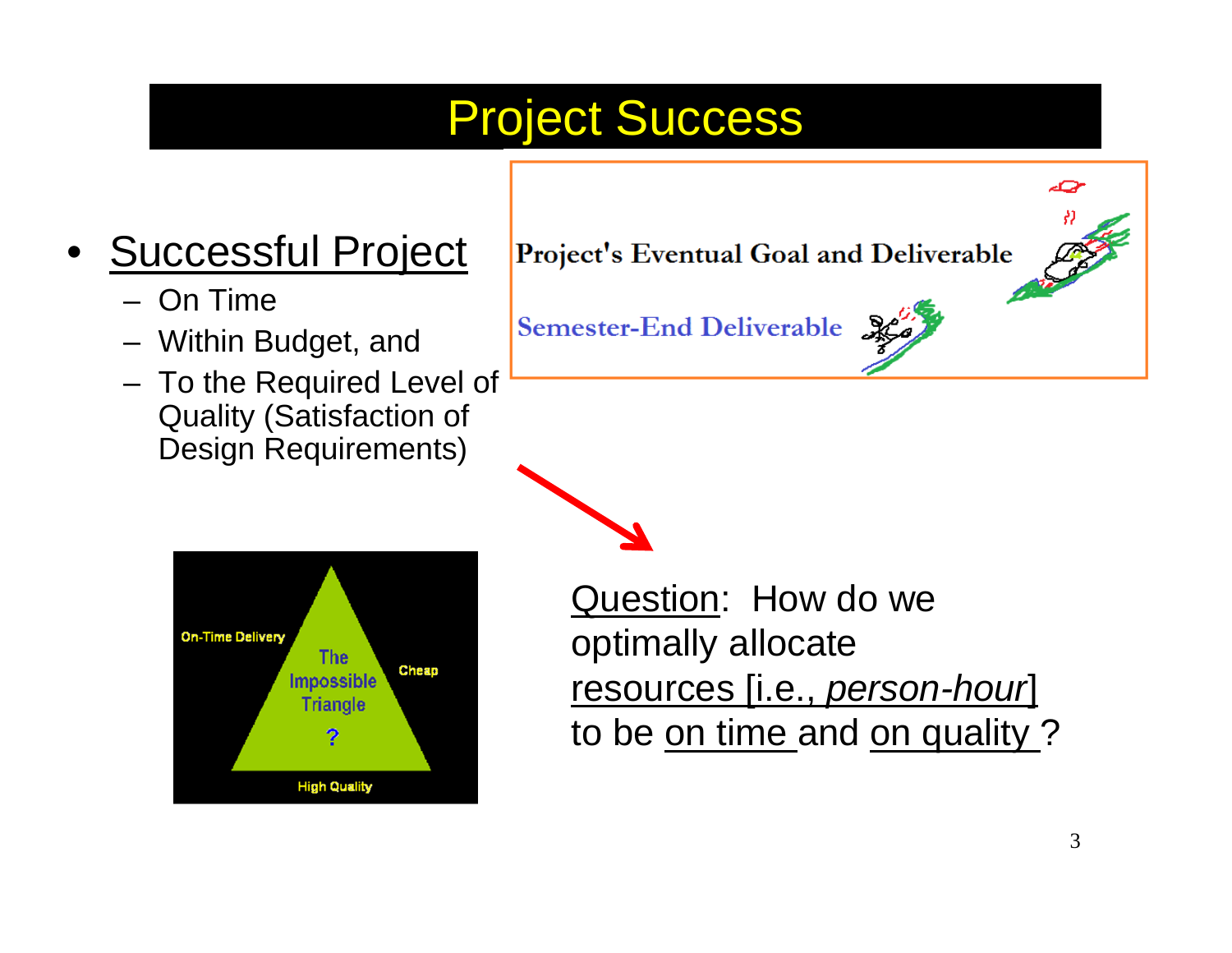# Project Tracking and Review

- Tracking (through weekly team meeting)
	- –Where is the project going?
	- – Where are we in the project schedule and milestone?
	- Where do we need to go/do next?
	- When can it be done?
- Review (through weekly team meetings)
	- Answers to the above questions
	- Appropriate measurement of project progress
	- Identification of project (or component) failure risks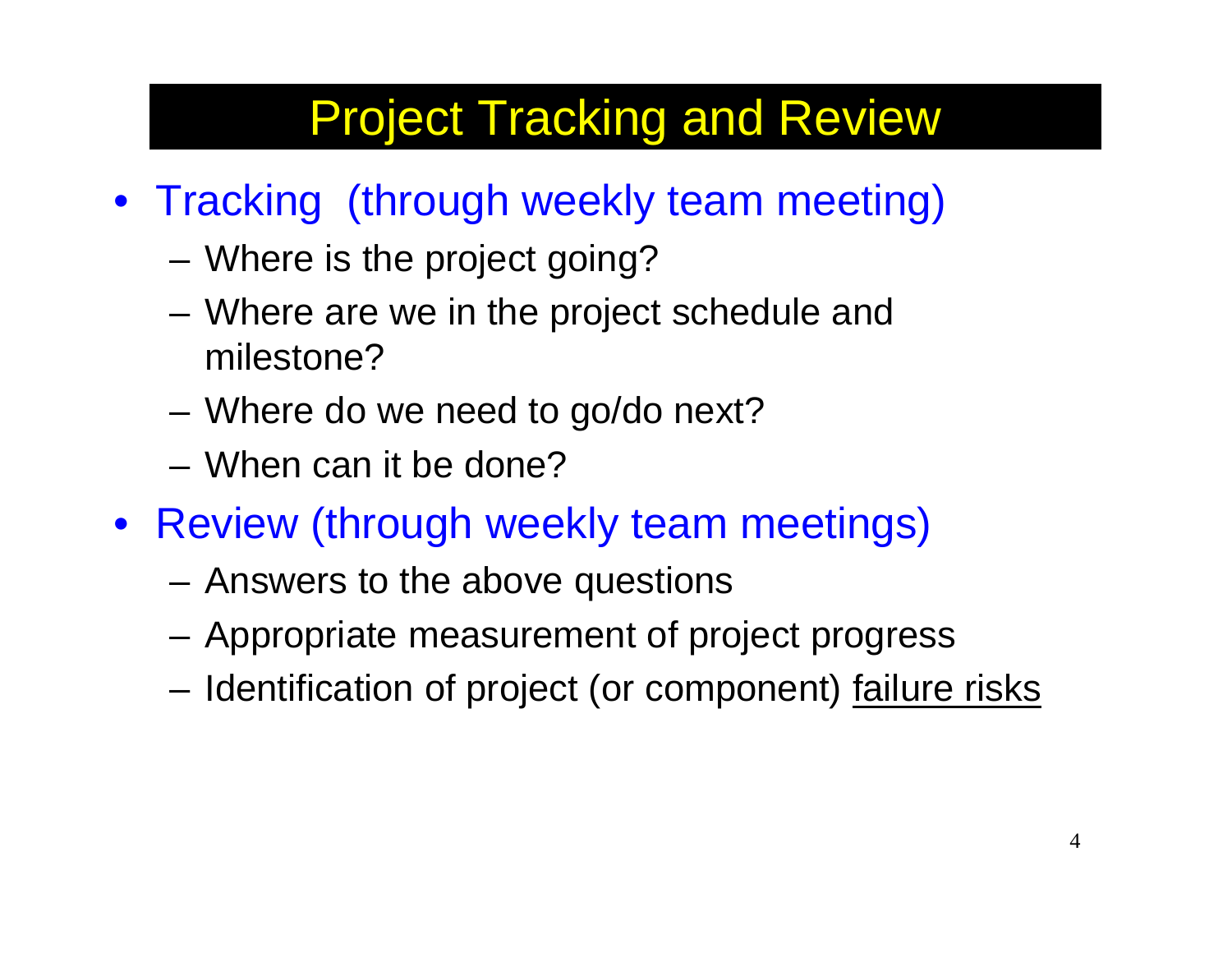### Risk Management

•**Risk=** *R***(Impact, Probability)**

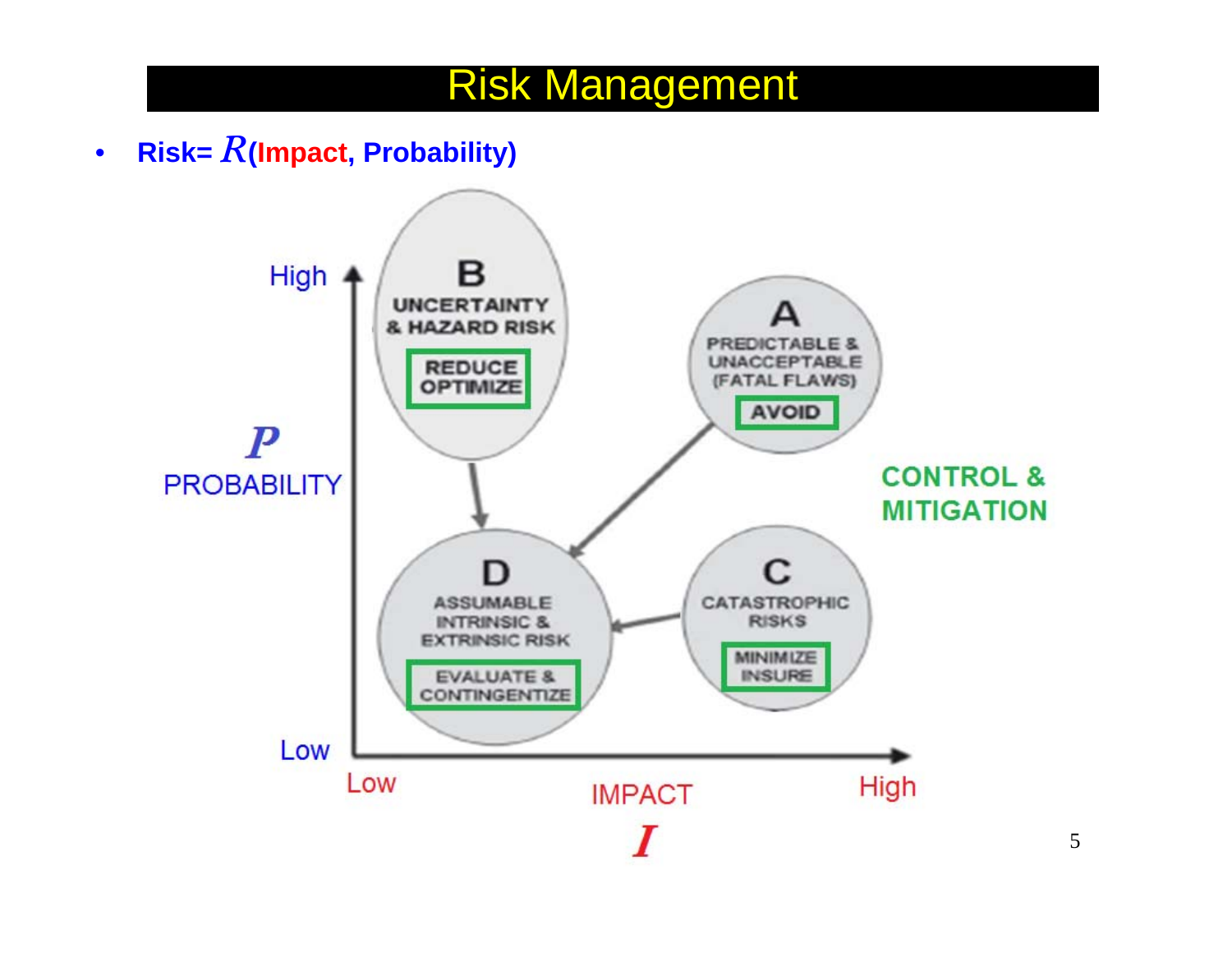### Risk Management



Your project



Illustration from Barron & Barron Project Management for Scientists and Engineers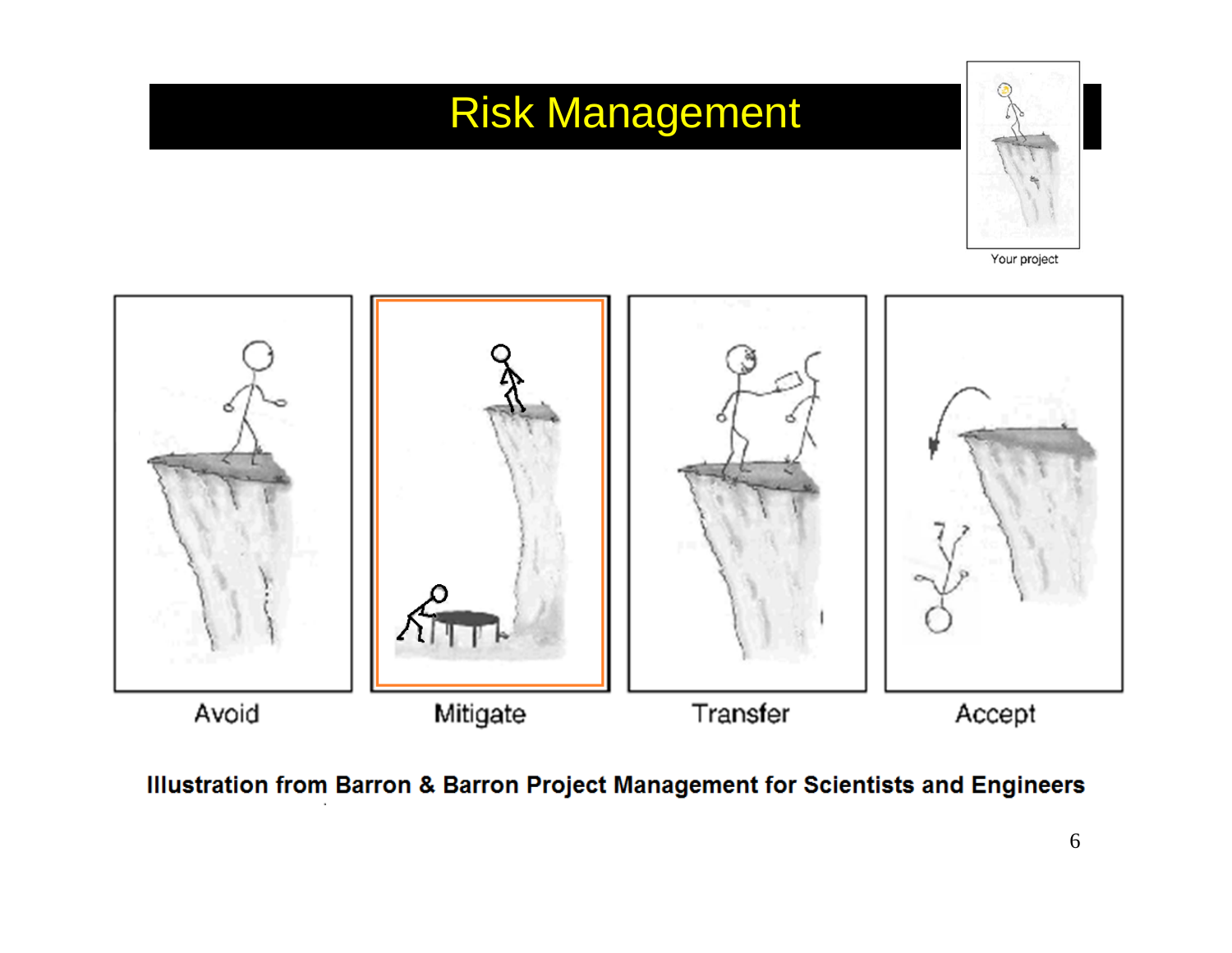### Risk Management

- Risk Identification
- Risk Monitoring and Control
	- Avoid? Then who'd do the job?
	- Transfer? To whom?
	- Accept? With an unacceptable risk of being flunked (project failure)?
	- Mitigate? We prepare and manage



Your project



Illustration from Barron & Barron Project Management for Scientists and Engineers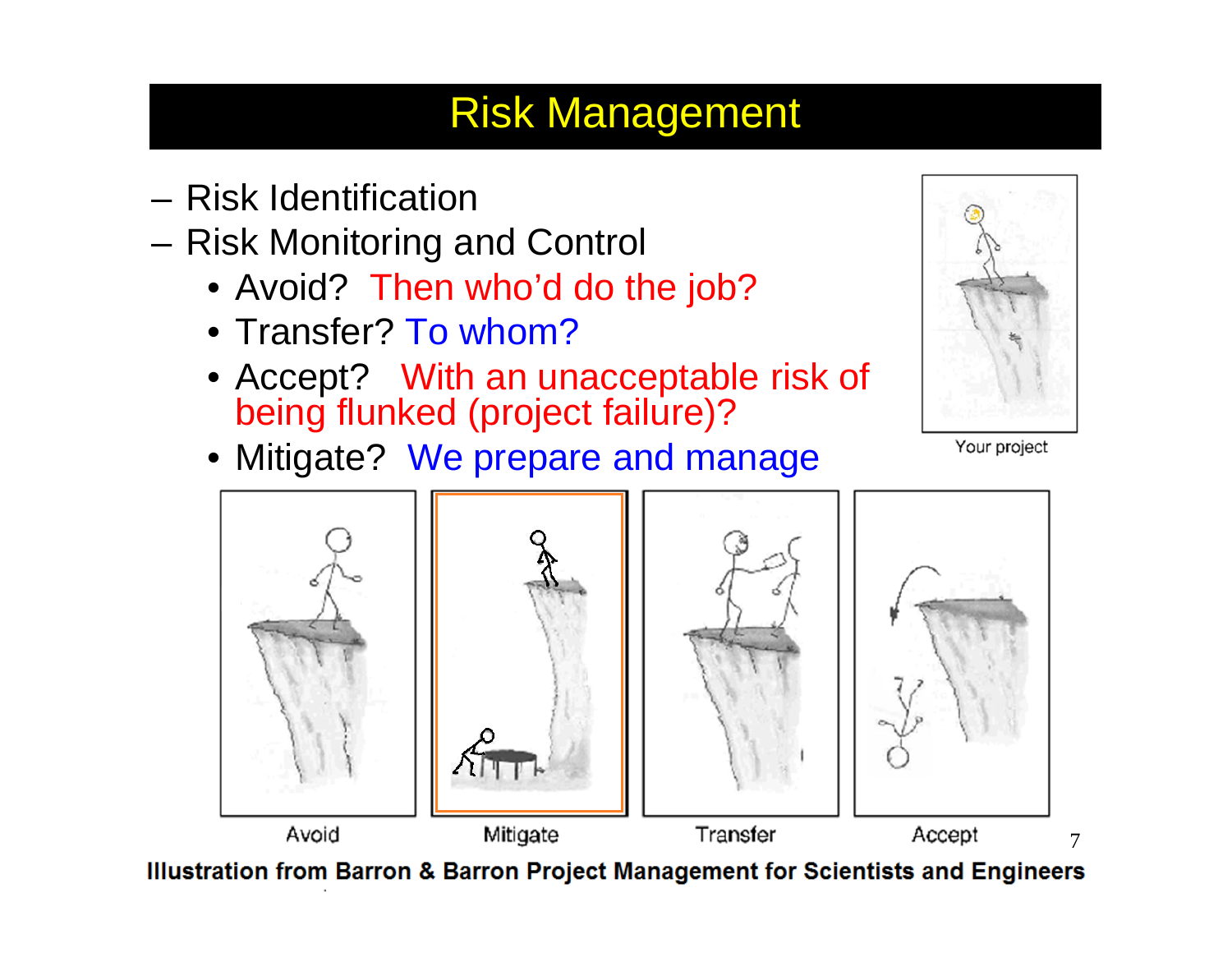### **Risk Management Example**

| Rank           | <b>Risk</b>                                                          | Mitigation<br>Approach |  |  |  |
|----------------|----------------------------------------------------------------------|------------------------|--|--|--|
|                | <b>Motor Controller Failure</b>                                      | R                      |  |  |  |
| $\overline{2}$ | <b>Motion detector malfunction</b><br><b>Video feed incompatible</b> | R                      |  |  |  |
| 3              | <b>Beacon circuit issues</b>                                         | R                      |  |  |  |
| 4              | <b>More</b><br>testing may be<br>required for Homing                 | R                      |  |  |  |
| 5              | <b>FPGA software behind</b><br>schedule                              | W                      |  |  |  |
| 6              | Cost growth for parts                                                | A                      |  |  |  |
| 7              | <b>Limited communication</b><br>reception                            | w                      |  |  |  |
| 8              | <b>Resources insufficient</b>                                        | A                      |  |  |  |



# mitigate



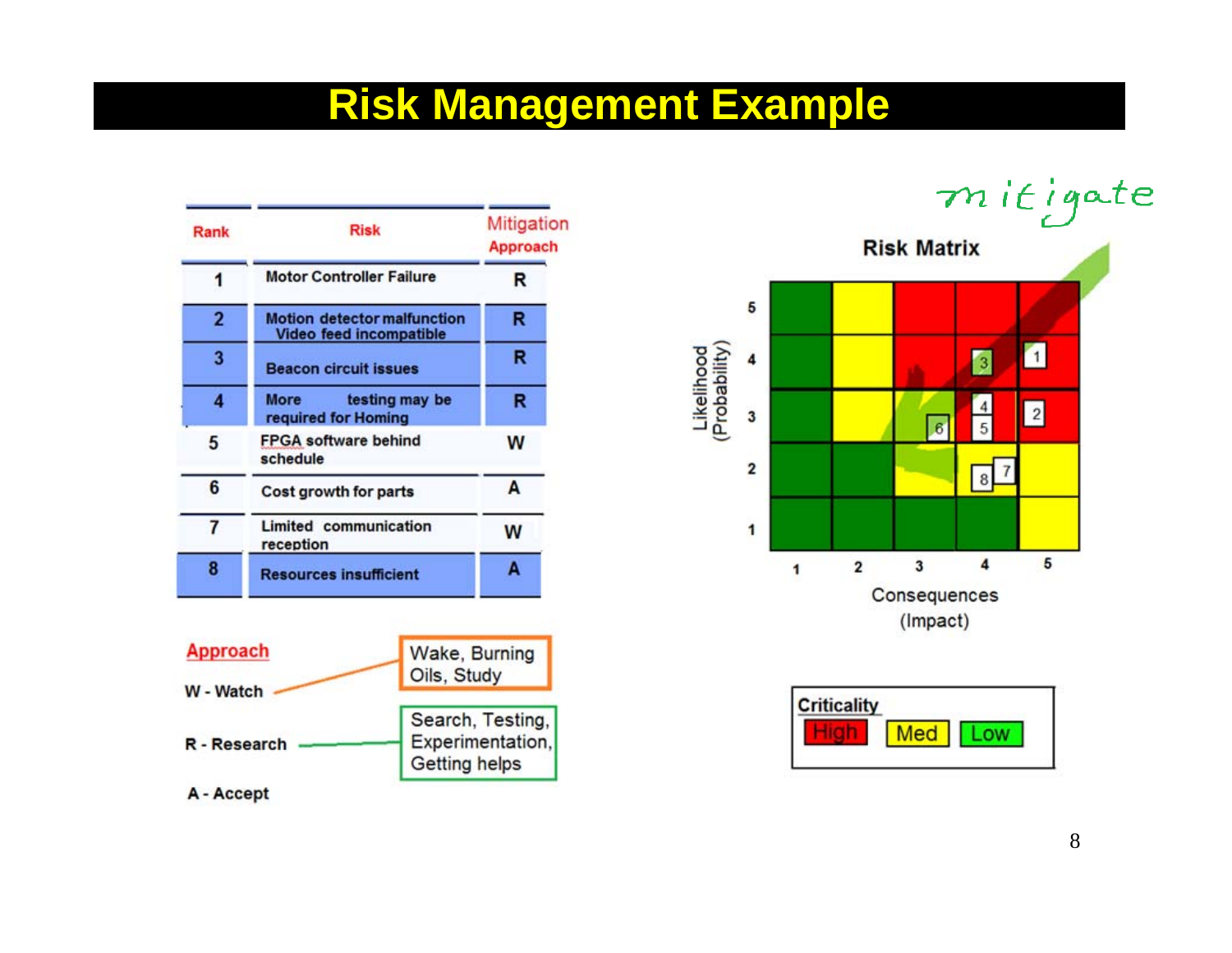# Progress Presentation

### • **Purpose**

- Track and Review Team's Works
- Describes Progress (Milestone vs Outcome)
- Present important highlights
- Resolve issues
- Risk Monitoring and Management
- • **Frequency**
	- Every 2 weeks
- $\bullet$  **Format**
	- **15 - minute** presentation (including Q&A)
	- **5 slide pages (+ Extra)**
- **Submission**
	- Bring the presentation file (PPT or PPTX) to the class in a thumb drive on the presentation day
	- **Keep this at your project binder**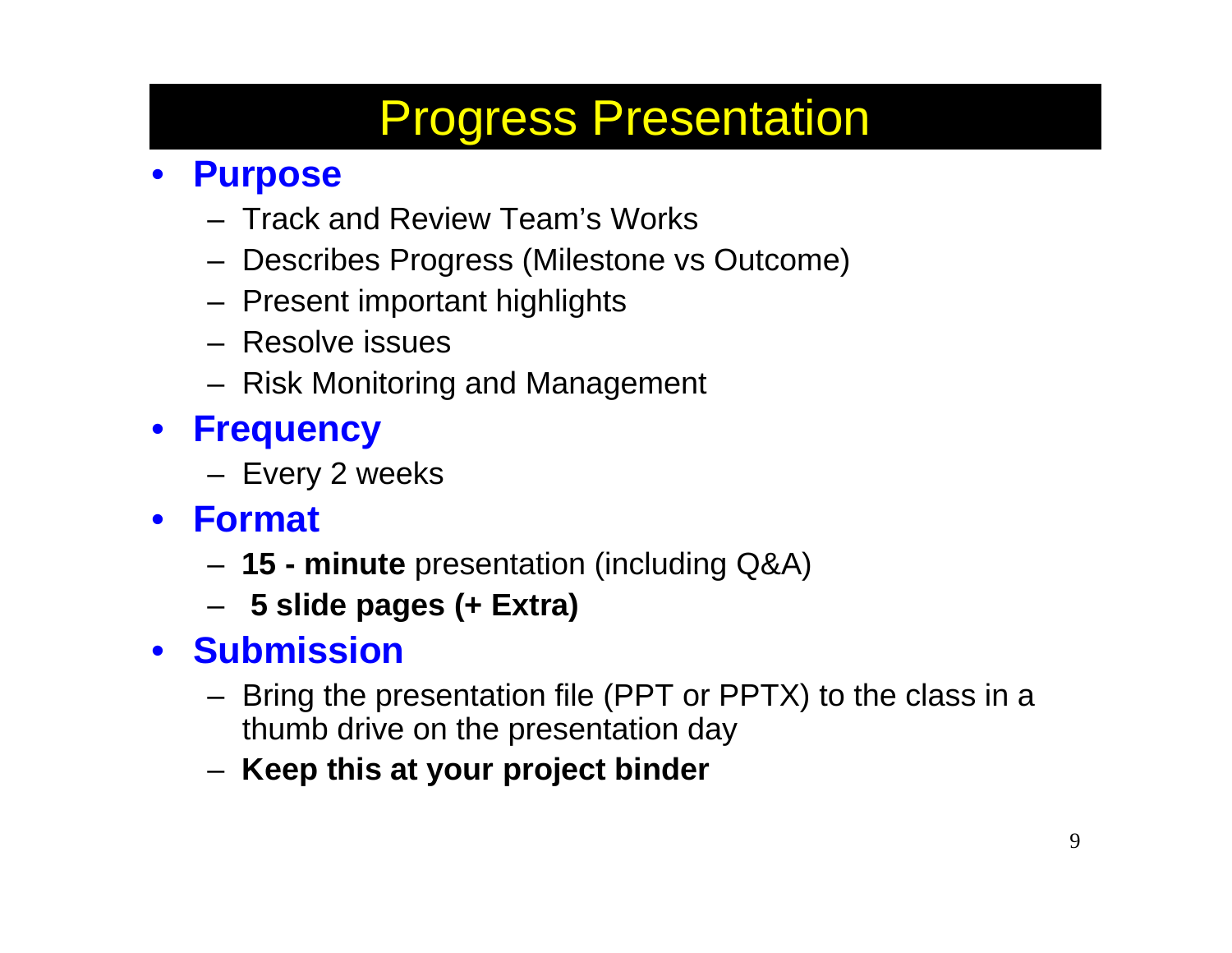# Progress Presentation Format - 1

- $\bullet$ **Slide 1:**Project Title / Member Names/Date
- • **Slide 2: Milestone Summary** 
	- –Implementation and Evaluation **Plan vs. Achievement**



| <b>Tasks</b>                                       | Lead<br>partner |       | <b>a</b> n |      |  | Feb     |      |        |            | Mar |    | Apr    |      |   |                    |
|----------------------------------------------------|-----------------|-------|------------|------|--|---------|------|--------|------------|-----|----|--------|------|---|--------------------|
|                                                    |                 | 2 3 4 |            |      |  | 1 2 3 4 |      |        | $\sqrt{2}$ | 3   | 4  | 21     | (3)  | 4 |                    |
| <b>WP 1 - Title<br/>Car France Construction</b>    |                 |       |            |      |  |         |      |        |            |     |    |        |      |   | Date: 2/3/2016     |
| Task 1.1: Title                                    | Jan             |       |            | D1.1 |  |         |      |        |            |     |    |        |      |   | Done               |
| Task1.2: Title                                     | Pete            |       | <b>M1</b>  |      |  |         |      | [01.2] |            |     |    |        |      |   | On-Going           |
| Task 1.3: Title                                    | Don             |       |            |      |  |         |      |        |            |     |    | [01.3] |      |   | Not Started        |
| WP 2 - Title<br><b>Coallision Avoidance Sensor</b> |                 |       |            |      |  |         |      |        |            |     |    |        |      |   |                    |
| Task 2.1: Title                                    | Drew            |       |            | D2.1 |  |         |      |        |            |     |    |        |      |   | Done               |
| Task 2.2: Title                                    | Nancy           |       |            |      |  |         | D2.2 |        |            |     |    |        |      |   | On-Going           |
| Task 2.3: Title                                    | Rob             |       |            |      |  |         |      |        |            |     | M3 |        | D2.3 |   | <b>Not Started</b> |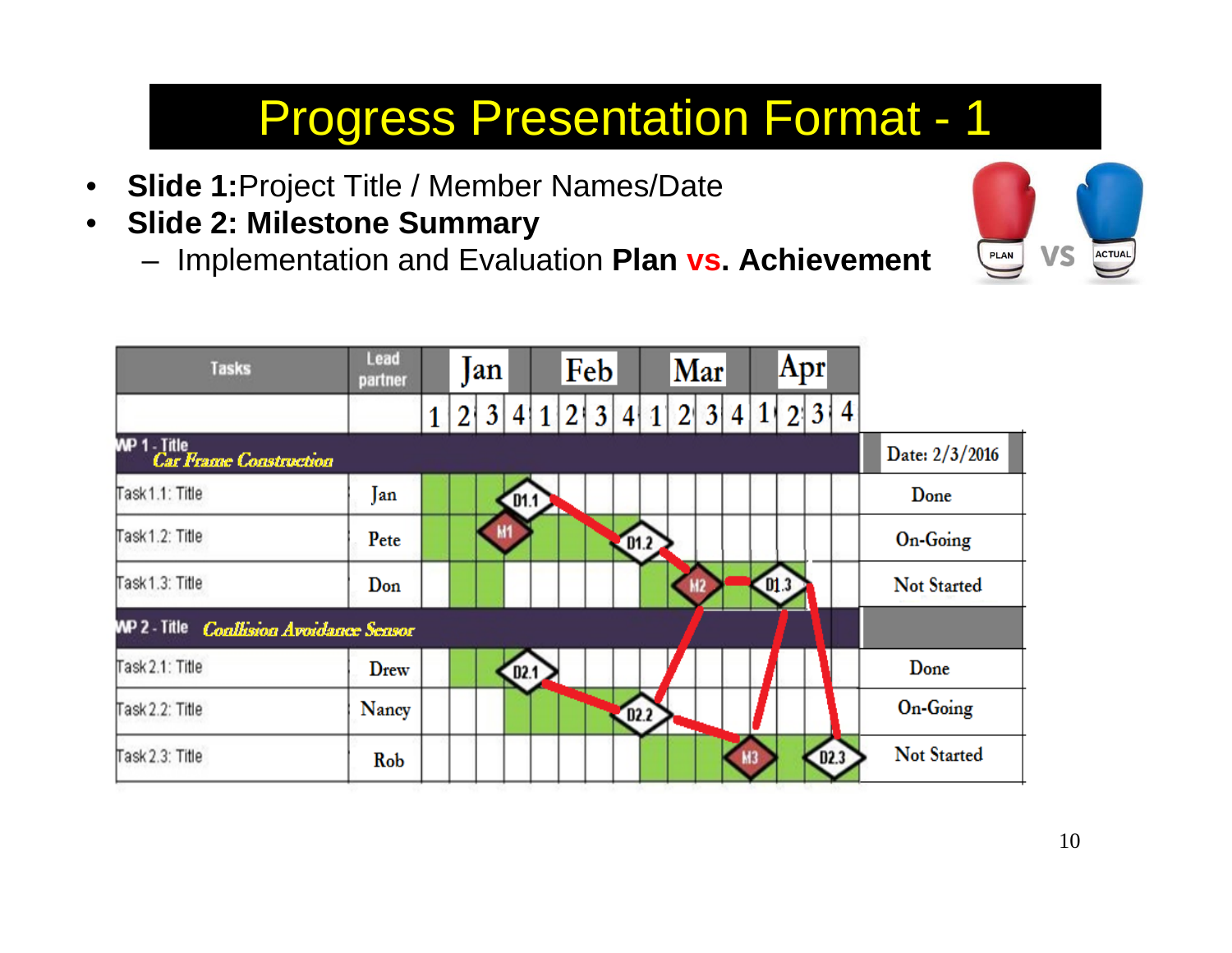## Progress Presentation Format

•**Slide 3: Activity Summary [Use this split format ]**

#### •**HIGHLIGHTS**

- **1. What went well over the last period**
- **2. Key findings and results**
- **3. What went well over the last period**
- **4. Explanation of the demo/hardware (completed so far) details**
- **5. Photos and/or video clips of the hardware in action**

#### •**LOWLIGHTS**

- **1. What went wrong over the last period**
- **2. Key issues and struggles**
- **3. What did not go well during the period**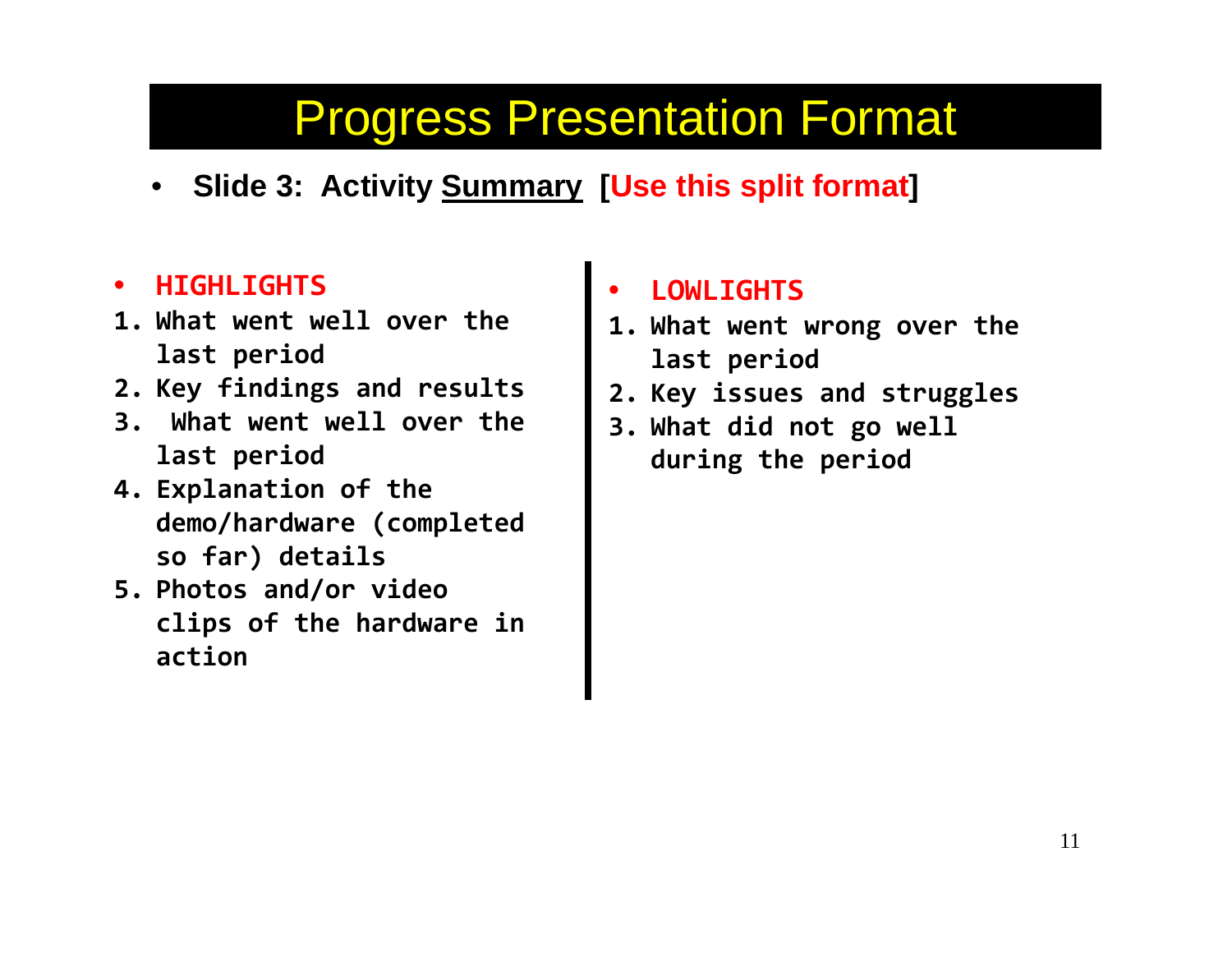# Progress Presentation Format

- **Slide 4:Risk Management**
- **RISK MANAGEMENT**
- 1.Issues responsible to the lowlights
- 2.Identified Risks
- 3.Barriers to be removed
- 4.Risk mitigation measures and activities -- **tabular format**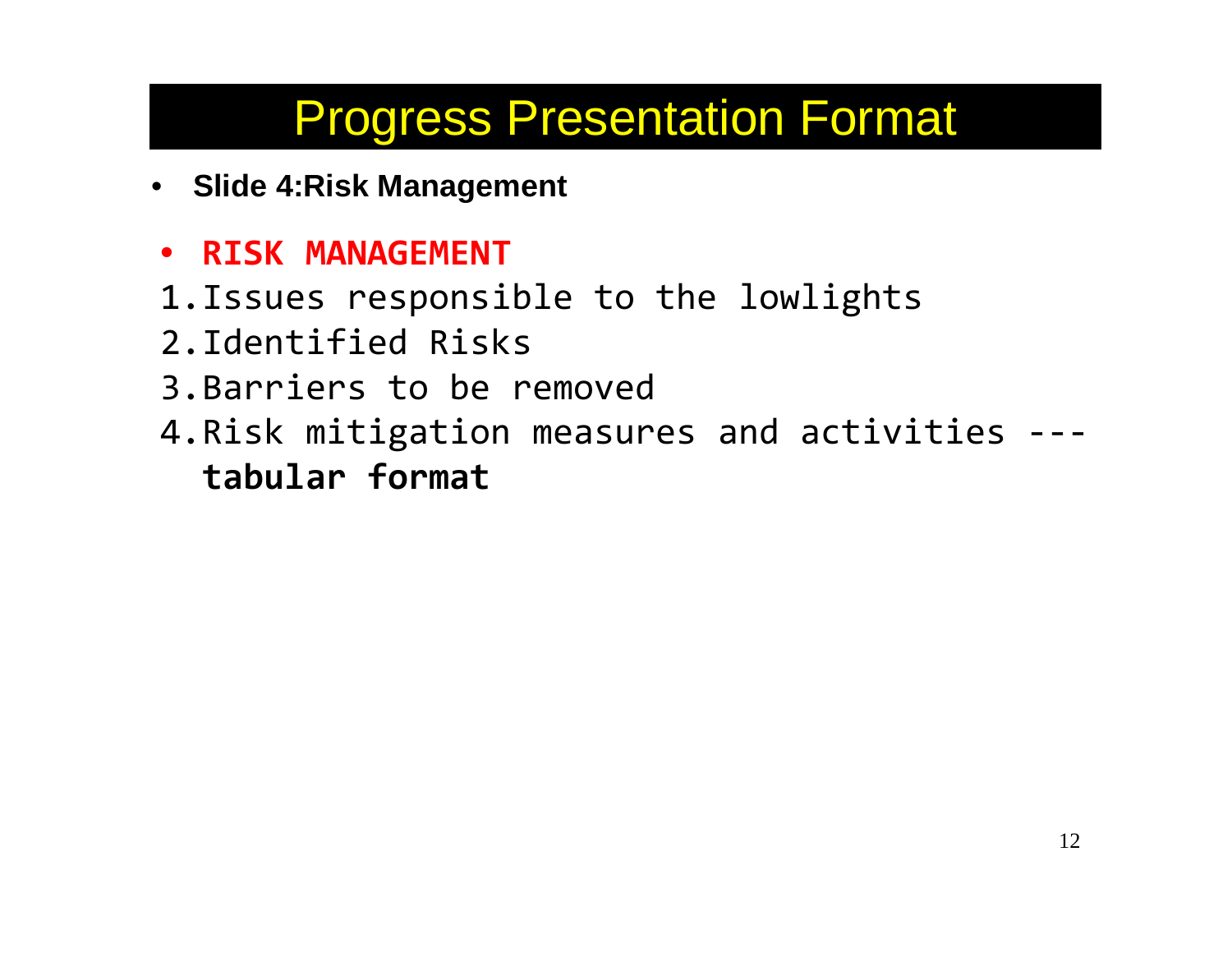### Progress Presentation Format

- **Slide 5: Planned Activity for Next Period**
	- **NEXT PERIOD ACTIVITIES**
	- 1.For Resolution and Rectification of the Lowlight Issues
	- 2.How lowlights and issues are to be resolved
	- 3.Changes to be made in the approach
	- 4.Next Major Milestones to Achieve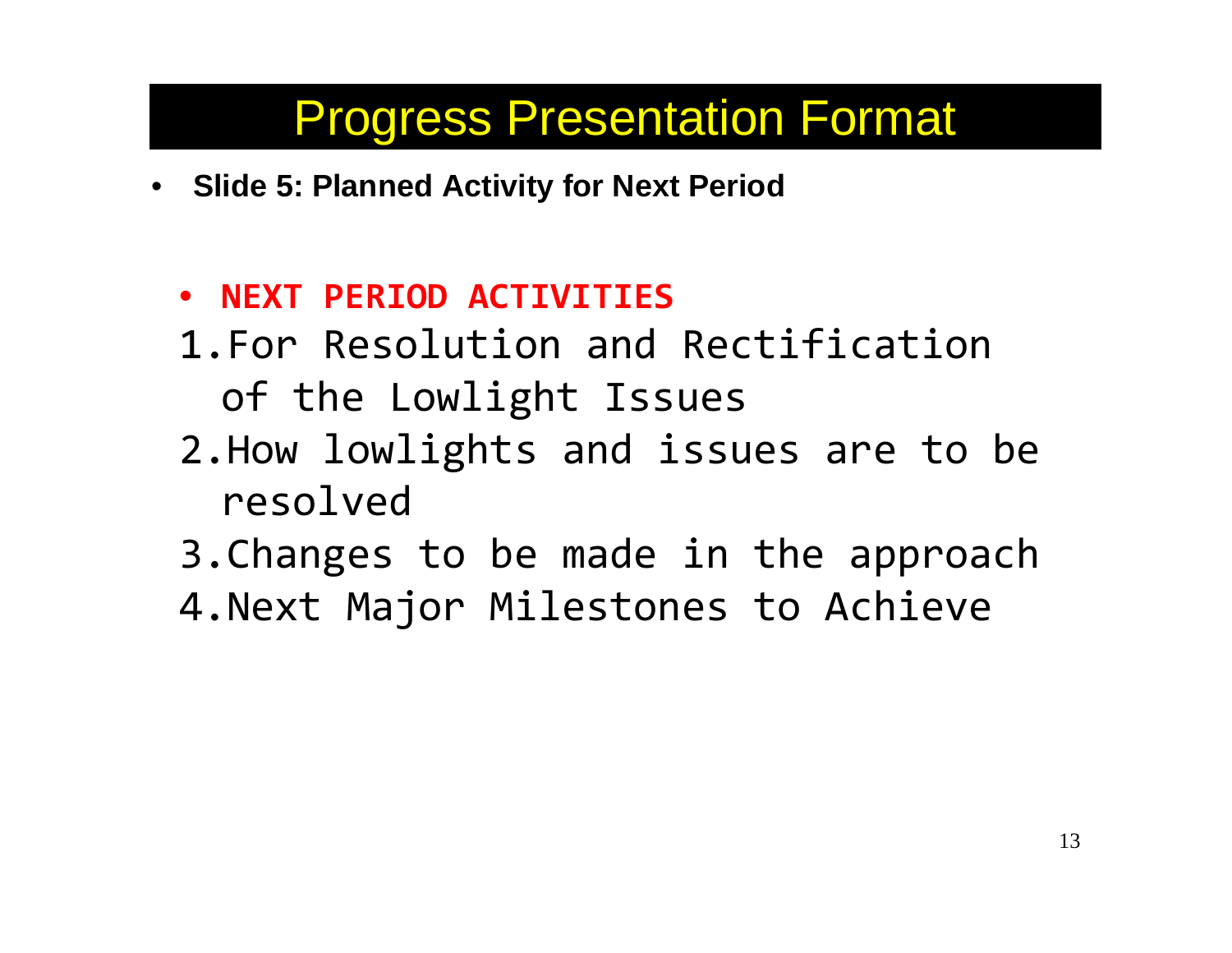# Grading for Progress Presentation

### • **Team score**

- – Task (50%)
	- Presentation contents (the <u>amount of progress</u>)
	- Subject Understanding
- Oral Presentation (50%)
	- Effective Use of Slides
		- Color contrast
		- Font Size, Etc
	- Professional communication skill
		- Eye Contact
		- Clear Voice
		- Body Language
		- Team presentation